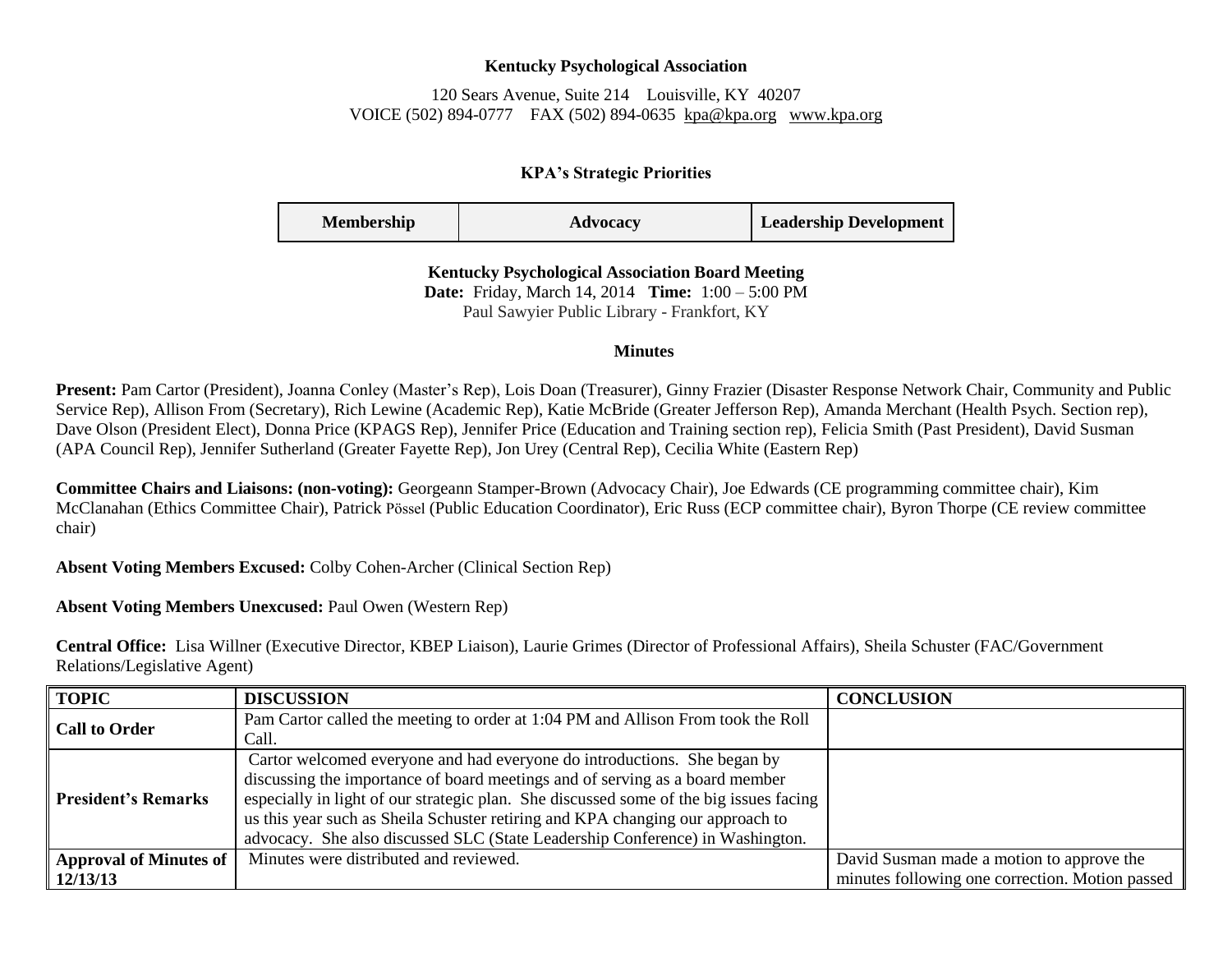|                                            |                                                                                                                                                                                                                                                                                                                                                                                                                                                                                                                                                                                                                                                                                                                                                                                                                                                                                                                                                                                                                                                                                                                                                       | unanimously.                                                                                                                                                                                                                  |
|--------------------------------------------|-------------------------------------------------------------------------------------------------------------------------------------------------------------------------------------------------------------------------------------------------------------------------------------------------------------------------------------------------------------------------------------------------------------------------------------------------------------------------------------------------------------------------------------------------------------------------------------------------------------------------------------------------------------------------------------------------------------------------------------------------------------------------------------------------------------------------------------------------------------------------------------------------------------------------------------------------------------------------------------------------------------------------------------------------------------------------------------------------------------------------------------------------------|-------------------------------------------------------------------------------------------------------------------------------------------------------------------------------------------------------------------------------|
| <b>Financial Report</b>                    | Lois Doan presented. (Handout attached) We have seen significant increases in<br>income this year (\$20, 615.80). Went through the handouts and Doan presented all<br>numbers with explanations. We had a \$22,000 increase in assets for 2013. Also<br>discussed January 2014 budget. CE registration and dues are down a little when<br>compared to last year. We do have an increase in the budget based on grant income<br>of \$14,000.<br>Lisa Willner presented. (Handout attached) Discussed the 2014 schedule of events                                                                                                                                                                                                                                                                                                                                                                                                                                                                                                                                                                                                                       | Ginny Frazier moved to accept the profit and loss<br>financial report for the 2013 budget year.<br>Motion passed unanimously. Laura Schaffer<br>moved to accept the January 2014 budget report.<br>Motion passed unanimously. |
| <b>CE Events Report</b>                    | and the income expected from that.                                                                                                                                                                                                                                                                                                                                                                                                                                                                                                                                                                                                                                                                                                                                                                                                                                                                                                                                                                                                                                                                                                                    |                                                                                                                                                                                                                               |
| <b>Dues/Membership</b><br><b>Report</b>    | Lisa Willner reported. (Handout attached) For 2013 we had 705 full members (27<br>more members than 2012).                                                                                                                                                                                                                                                                                                                                                                                                                                                                                                                                                                                                                                                                                                                                                                                                                                                                                                                                                                                                                                            |                                                                                                                                                                                                                               |
| <b>Executive Director</b><br><b>Report</b> | Lisa Willner reported. (Handout attached) She discussed work in all three of our<br>strategic priorities. She discussed how well convention planning is going. She<br>presented the arrangement with UK CE Central for our webinars to be housed with<br>them. Willner just returned from SLC and presented the themes they identified<br>from the conference: grassroots advocacy, cultural competence and other diversity<br>initiatives, new models of practice, and good governance. At SLC we were able to<br>obtain funding for a diversity delegate and an ECP delegate. She also presented on<br>her work with advocacy including meeting with John McCarthy and Libby<br>Milligan of McCarthy Strategic Solutions in mid-January. Pam Cartor clarified that<br>Sheila Schuster is still working on advocacy issues this year as a transition year<br>with the new lobbying firm coming on board to learn from Schuster this year. The<br>new website is now completely up and Lisa asked the board to make sure to report<br>any problems to the Central office (kpa@kpa.org) and to make sure to let our<br>constituents know that as well. | Representatives will connect with their<br>constituents to ask them to report problems back<br>to the reps that will compile those and send them<br>to the Central Office.                                                    |
| <b>Foundation Update</b>                   | Lois Doan reported. The new slogan for the Foundation is "Promoting healthy and<br>meaningful lives". The KPF had a retreat led by Rick Cartor. They worked on<br>developing a mission and vision for KPF. They reviewed financial statements and<br>found that donations were up last year. They also discussed revenue-producing<br>items for 2015.                                                                                                                                                                                                                                                                                                                                                                                                                                                                                                                                                                                                                                                                                                                                                                                                 |                                                                                                                                                                                                                               |
| <b>DPA</b> Report                          | Laurie Grimes reported. (Handout attached) She explained her role to the board<br>(keeping up with advocacy and any practice issues that concern KPA's members).<br>She continues the regular maintenance of requests through email. All activities are<br>documented in the handout. She is beginning to learn about PQRS (Physician<br>Quality Reporting System) in order to help members who may have to use that<br>system.                                                                                                                                                                                                                                                                                                                                                                                                                                                                                                                                                                                                                                                                                                                       |                                                                                                                                                                                                                               |
| <b>Legislative Agent</b><br>report         | Sheila Schuster presented. (Handouts attached) She presented on both the KPA<br>issues as well as KMHC legislative priorities. March 26 <sup>th</sup> will be the Advocacy<br>Day on the Hill. She presented on licensure of CADCs, Fee-based pastoral                                                                                                                                                                                                                                                                                                                                                                                                                                                                                                                                                                                                                                                                                                                                                                                                                                                                                                | The board will attempt to come up with a name<br>to suggest being a representative on the<br>Children's Health Advisory Committee.                                                                                            |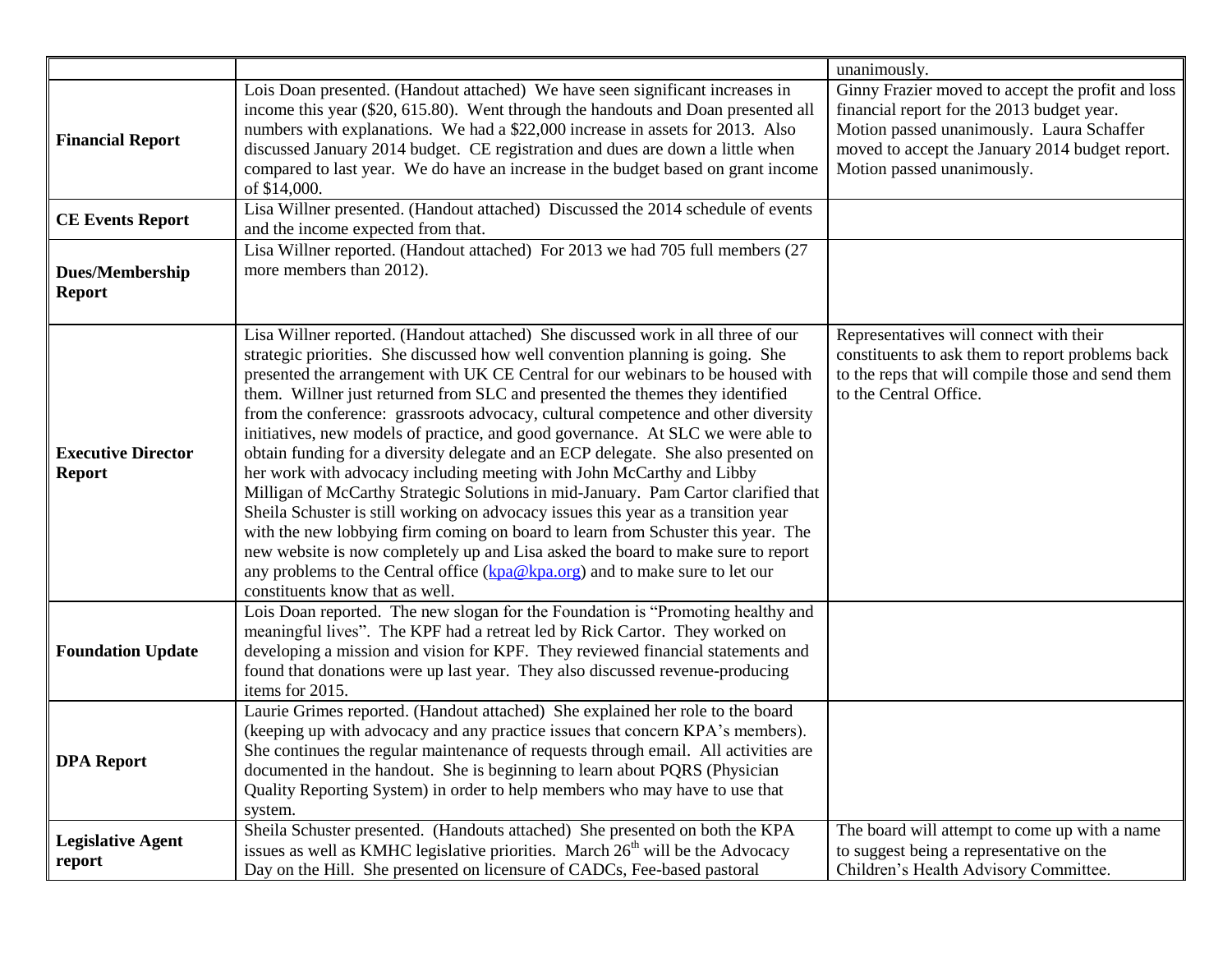| <b>ACTION ITEM</b><br>Approval of Northern<br>Regional Rep, EC Rep                                   | counselors, and Applied Behavior Analysts as well as the Duty To Warn provision<br>and the inclusion of psychology in the insurance provider definition. Sheila has a<br>request for the board. There is an advisory committee on Children's Health (TAC)<br>and they would like to have a representative from KPA.<br>Pam Cartor presented. The board needed to approve to have someone complete the<br>term of Northern Regional Rep (Kim McClanahan agreed to take on that additional<br>role). We are also in need of a new Early Career representative to the board (Eric<br>Russ has agreed to serve in that role and will find someone to take over his role as<br>the ECP committee chair). | Katie McBride made the motion to approve to<br>move Kim McClanahan and Eric Russ into these<br>new positions. Motion approved unanimously.                                                                 |
|------------------------------------------------------------------------------------------------------|-----------------------------------------------------------------------------------------------------------------------------------------------------------------------------------------------------------------------------------------------------------------------------------------------------------------------------------------------------------------------------------------------------------------------------------------------------------------------------------------------------------------------------------------------------------------------------------------------------------------------------------------------------------------------------------------------------|------------------------------------------------------------------------------------------------------------------------------------------------------------------------------------------------------------|
| <b>ACTION ITEM</b><br><b>Internal Audit Report</b>                                                   | Dave Olson presented the internal audit report (handout attached). He discussed<br>the procedure of the audit as well as findings and recommendations (all reported on<br>the handout). No problems or concerns were noted.                                                                                                                                                                                                                                                                                                                                                                                                                                                                         | David Susman made a motion to accept the<br>internal audit of the 2013 budget year. Motion<br>approved unanimously. The next step is to send<br>the recommendations to the Exec Committee to<br>follow up. |
| <b>ACTION ITEM:</b><br>Schedule /Process for<br><b>Strategic Plan Review</b>                         | Lisa Willner presented (handout attached). The plan will continue to be reviewed<br>annually. Willner stated that the action today is to remind us that we need to<br>continue to review the strategic plan annually to make it part of our policy.                                                                                                                                                                                                                                                                                                                                                                                                                                                 | Jon Urey made a motion to accept this scheduled<br>procedure to move to policy. Motion passed<br>unanimously.                                                                                              |
| <b>ACTION ITEM:</b><br>EC approval of<br>additional funds for<br>office staffing                     | Pam Cartor presented. She presented how much work the Central Office has had<br>recently based on the administrative assistant's maternity leave and the extra work<br>for the rest of the Central office. The EC asks the KPA Board to authorize the<br>Central office to spend up to \$3,000 additional funds to cover staffing in the office<br>during this time. Discussion followed. Discussed the surplus budget and ease of<br>utilizing those funds as well as the dire need for additional help.                                                                                                                                                                                           | Lois Doan made a motion to authorize the<br>Central office to spend up to \$3,000 additional<br>funds to cover office staffing during the period of<br>maternity leave. Motion passed unanimously.         |
| <b>DISCUSSION FROM</b><br><b>BREAKOUT:</b><br><b>Committee Chairs</b>                                | Georgeann Brown facilitated. The members of that group felt like they had solid<br>plans for the year. Shared ideas with each other regarding their goals and<br>strategies. Sheila shared the idea of pairing board meeting with a CE for some<br>meetings. Eric shared that the APA definition of ECP has changed from 7 years<br>postdoctoral to 10 years.                                                                                                                                                                                                                                                                                                                                       |                                                                                                                                                                                                            |
| <b>DISCUSSION FROM</b><br><b>BREAKOUT:</b><br><b>Regional reps</b>                                   | Jon Urey facilitated. Discussed the extensiveness of our regions and how to engage<br>everyone within those regions. Discussed the idea of having agency memberships<br>that would cover everyone working at an agency. Also discussed whether LPAs<br>will continue to exist if they continue to have to remain under insurance because<br>managed care will not reimburse for them.                                                                                                                                                                                                                                                                                                               |                                                                                                                                                                                                            |
| <b>DISCUSSION FROM</b><br><b>BREAKOUT: Interest</b><br><b>Section/Member</b><br><b>Category reps</b> | Jennifer Price facilitated. The group primarily focused on getting more people<br>involved either through the list serves or other collaborations. Discussed actual<br>invitations to people in order to identify people to be involved in committees or<br>other KPA activities. This may help to get students more involved as well. We                                                                                                                                                                                                                                                                                                                                                           |                                                                                                                                                                                                            |